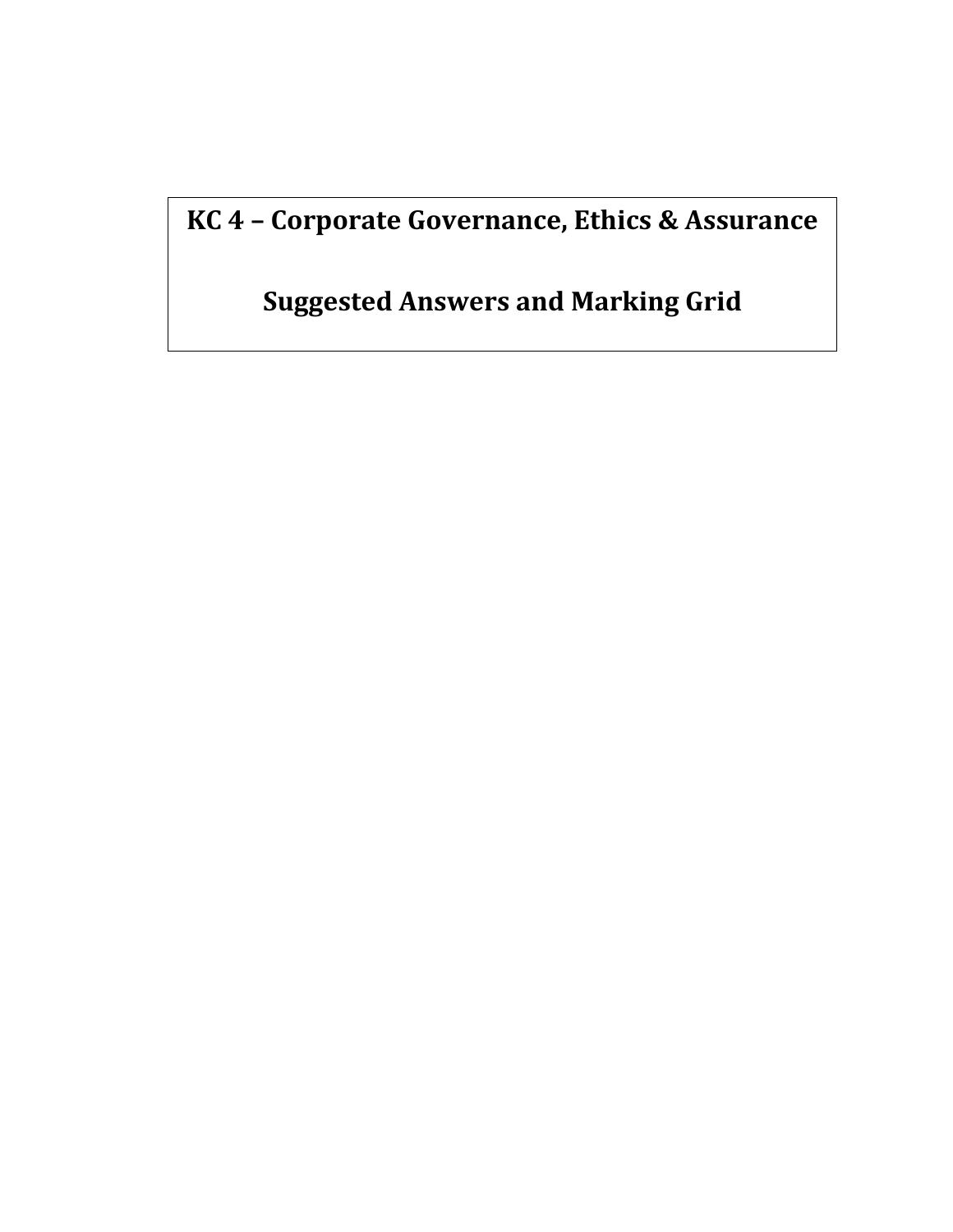## **Section 1**

## **Question 1**

## **Basis for allocation of marks**

**a) Total 10 marks**

## **Leadership responsibility (6 marks)**

- 2 marks for referring to the requirement of SLQC 1 on promoting an internal culture.
- 2 marks for explaining the impact of partner's time allocation and cost pressure on the quality of the audit.

## **Ethical issues (4 marks)**

• One mark for each of the four points.

#### **a)**

#### **Learning outcomes**

1.2.1 Advise the effectiveness of a board, in the perspective of governance, including:

- unitary and two-tier board structures
- division of powers (Ceoand chairman)
- Board composition
- Types of directors
- role of independent non-executive directors
- financial acumen
- responsibilities of the board

## **Leadership responsibilities for quality within the Firm**

Leadership responsibilities require **promotion of an internal culture** which recognizes that quality is essential in performing engagements. The promotion of a quality-oriented internal culture depends on clear**,** consistent and frequent actions and messages that emphasize on audit quality.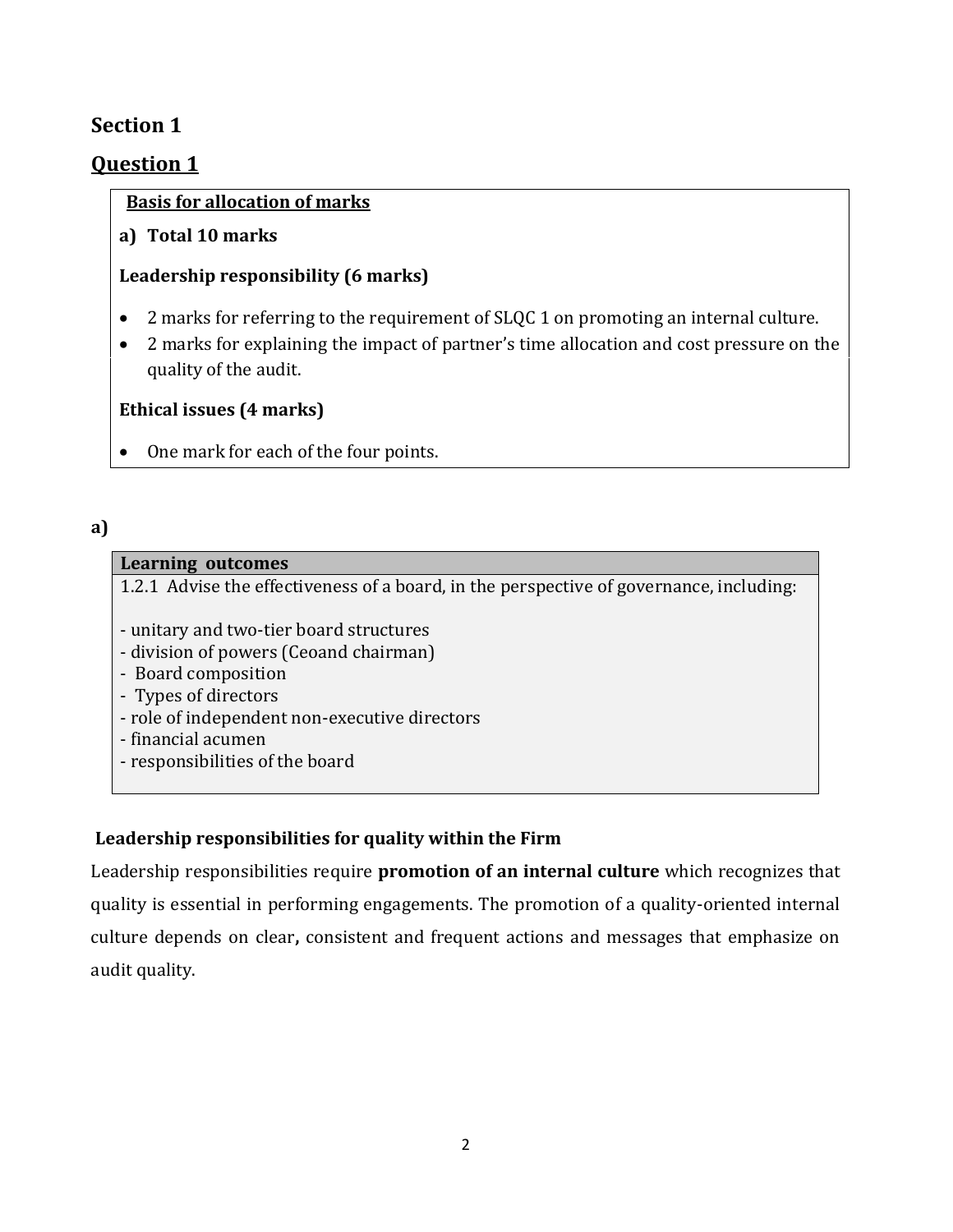Absence of an internal culture that recognizes the importance of quality is reflected in the following actions of the Firm:

- The leadership has not set examples recognizing the importance of audit quality. Partner's involvement only at the final stage of an audit is not adequate. Rewarding audit staff who complete audits delivers the massages that audit quality is not an important aspect of the work.
- It appears that commercial pressure to attract clients has diverted the Firm from its commitment to audit quality. Quoting lower fees and the resultant pressure to keep the audit cost low jeopardizes the quality of the audit work since sufficient resources may not to be allocated to complete the audit according to the applicable technical standards. This increases the risk of non-detection of material misstatements. Further, in case of failures of the client, the Firm's quality control system may be subject to scrutiny by regulators and action could be taken against the Firm for professional negligence.

#### **Ethical issues**

**The Firm is likely to deviate from the following ethical requirements applicable to auditors' independence.**

#### **Pricing**

A self-interest threat to professional competence and due care is created if the fee quoted is so low that it may be difficult to perform the engagement in accordance with applicable technical and professional standards for that price.

#### **Fee size**

The Firm's strategy may result in the total fees generated from an audit client representing a large proportion of the total fees of the Firm. The dependence on that client creates a selfinterest or intimidation threat.

#### **Non-assurance services**

The provision of non-assurance services to audit clients may result in a self-review threat which could affect the independence of the Firm. In particular, many non-audit services such as preparation of financial information, valuation, tax services, etc. are restricted to listed entities.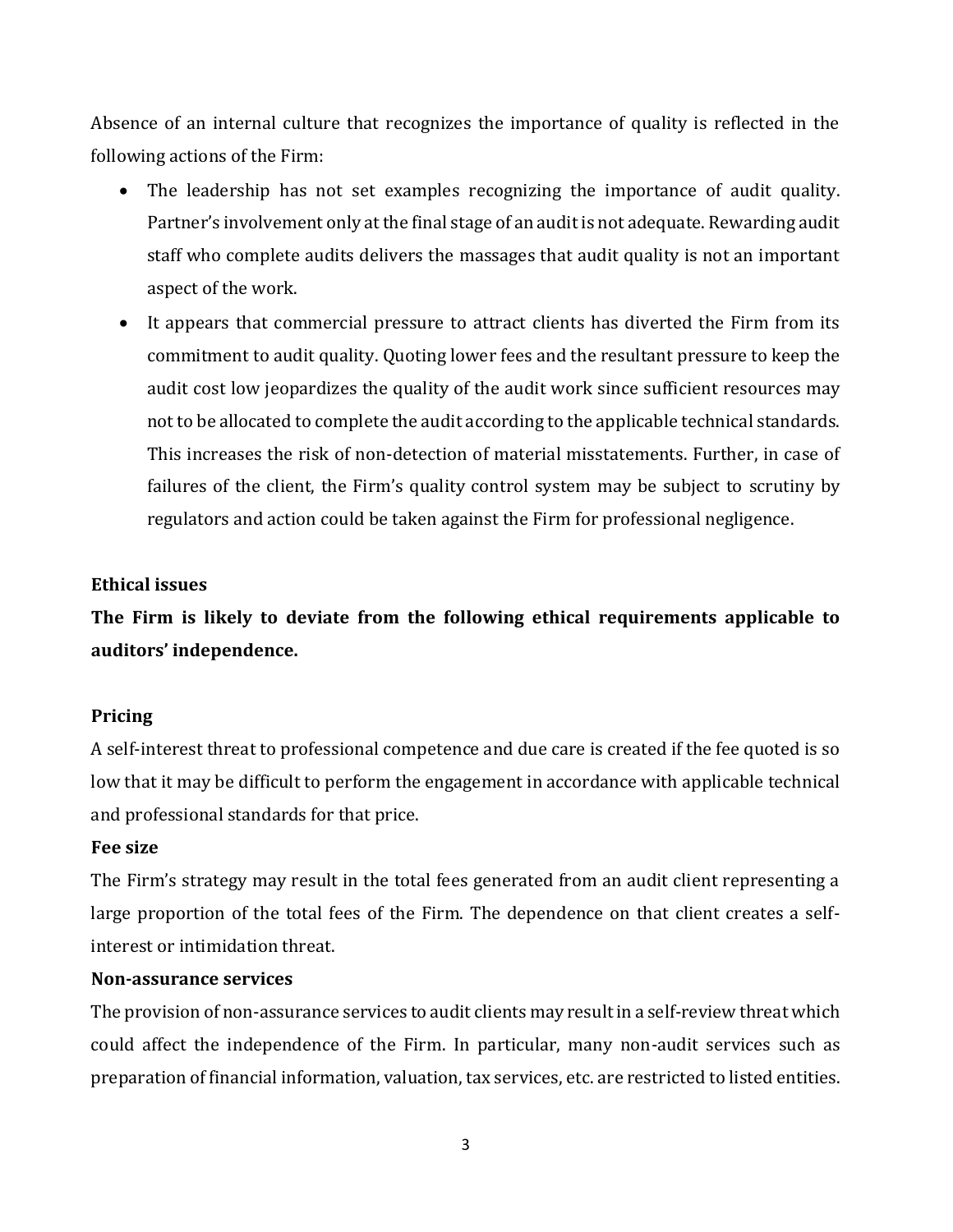#### **Compensation and evaluation policies**

A self-interest threat is created when a member of the audit team is evaluated on or compensated for selling non-assurance services to that audit client. The code specifically provides that key audit partners shall not be evaluated on or compensated based on that partner's success in selling non-assurance services.

## **Question 1 (b) (i) & (ii)**

#### **Basis for allocation of marks**

- **b) 15 marks**
- **i) Proposed audit adjustments (8 marks)**
- 2 marks for referring to the requirements of SLAuS 450 in evaluating misstatements.
- 4 marks on ESOP. 2 marks for explaining the requirement of SLFRS 2 and the balance 2 marks for its application and explaining the impact on the financial statements.
- 2 marks for explaining that a provision cannot be recognized for the estimated cost of the new water treatment plant.

## **(ii) Impact on the audit report (7 marks)**

- 2 marks for explaining that an adverse opinion may not be suitable.
- 2 marks for explaining the meaning and requirement of SLAuS 706 in relation to emphasis of matter.
- 1 mark for clarifying the requirements of LKAS 37 in relation to a contingent liability.
- 2 marks for an appropriate conclusion that a qualified opinion is to be revisited in light of the omission of the disclosure and that the audit report should be structured according to SLAuS 705.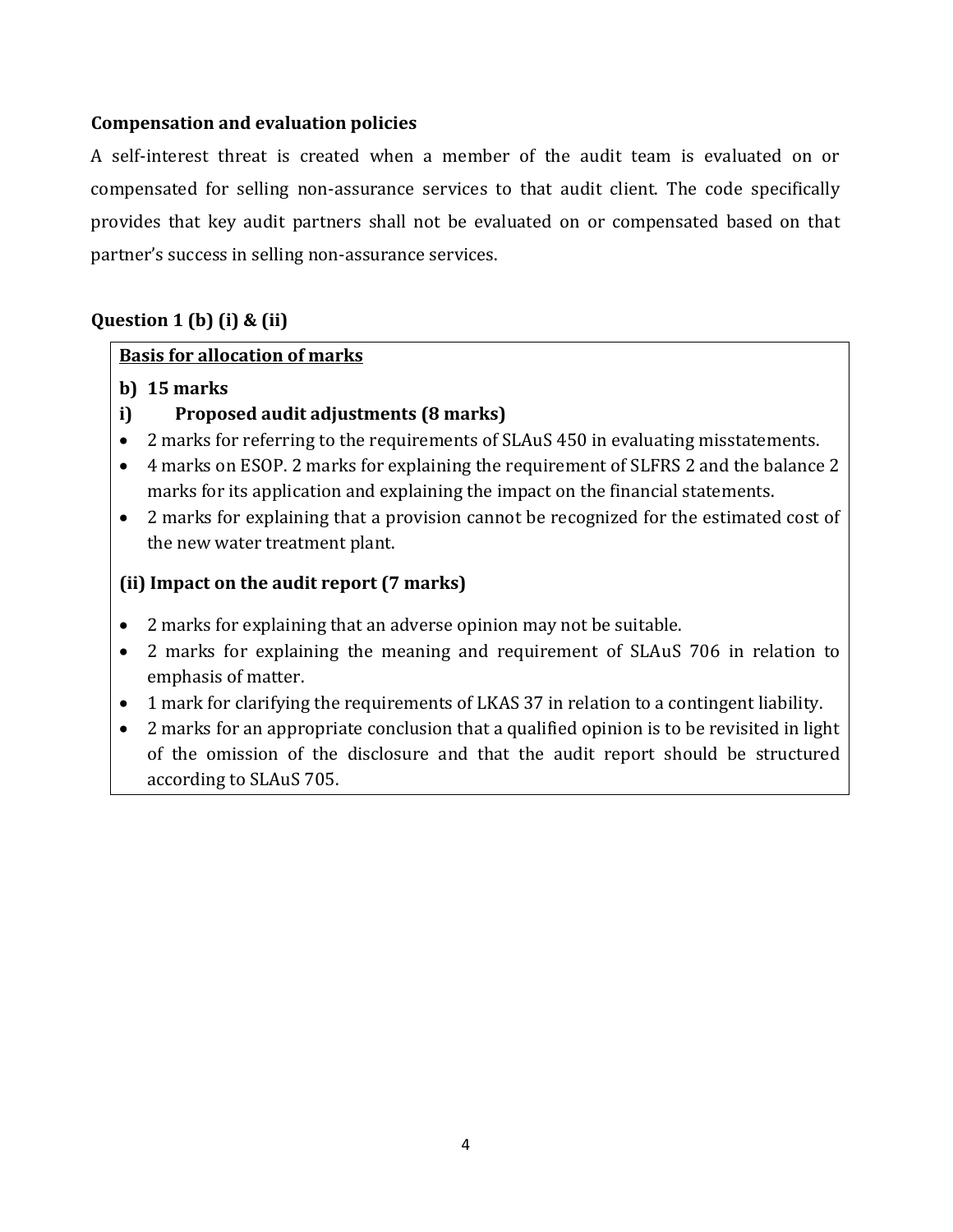## **Question 1 (b) (i)**

#### **Learning outcomes**

4.2.1 Evaluate the effect of identified misstatements on the audit and the effect of uncorrected misstatements, if any, on financial statements.

According to SLAuS 450: Evaluation of misstatements identified during the audit, the auditor shall determine whether uncorrected misstatements are material individually or in aggregate. In making this determination, the auditor shall consider the size and nature of misstatements both in relation to particular account balances, classes of transactions or disclosures and the financial statements as a whole, and the particular circumstances of their occurrence.

SLAuS 450 further requires consideration of the effect of uncorrected misstatements related to prior periods.

# **Proposed adjustments**

ESOP

The proposed adjustment on account of ESOP represents 10% of profit before tax and is material to the financial statements. It is assumed that this adjustment had been derived based on the fair value of the share option at the grant date and the number of eligible options. SLFRS 2: Share-based payment, requires an expense and a corresponding entry to equity to be recognised over the vesting period of a share-based payment scheme.

In determining the value of a share option many variables are taken into account. Share price and its expected volatility are considered as variables in valuation models used to determine option prices. In this context, the finance director's argument is not valid as the basis for nonrecognition of share-based payment. Further, a letter of representation cannot substitute for the failure to comply with SLFRS 2. Therefore, management should be requested to make the necessary adjustment to recognise the expense and entry to equity.

## **Provision - water treatment plant**

The estimated cost of the new water treatment plant does not meet the definition of a provision in terms of LKAS 37. The entity does not have an obligating event, i.e. an event that creates a legal or constructive obligation that results in an enterprise having no realistic alternative to settling that obligation. Because the Company can avoid the future expenditure by its future actions, for example by upgrading the water purifying system, relocating the factory, etc, no provision is recognized. This adjustment is not individually material but should be accumulated with other misstatements.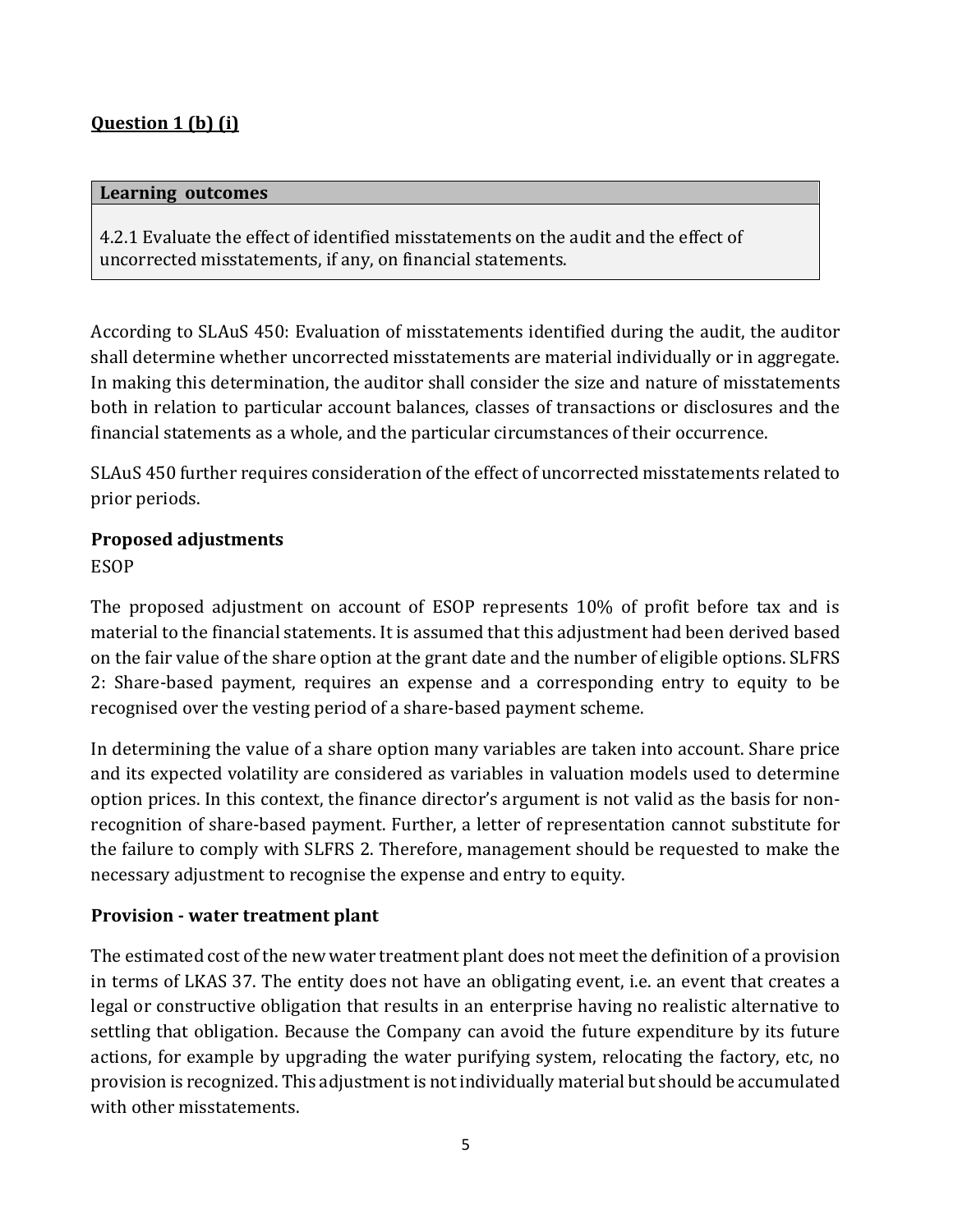## **Question 01 (b) (ii)**

#### **Impact on auditor's report**

In aggregate, the misstatements have a net effect of LKR 10 million which represents 7% of profit before tax. This is however less than 1% of the total assets. If these adjustments are not made, the financial statements could be materially misstated. However, these adjustments are unlikely to be considered as having a pervasive impact on the financial statements so as to require an adverse audit opinion in terms of the amounts and number of elements involved. Therefore, a qualified opinion may be expressed, with the auditor stating in the opinion that except for the effects of the matters described in the "basis for qualified opinion" paragraph, the financial statements show a true and fair view.

#### **The effect of the litigation**

The impact of the litigation has been included after the audit opinion as an emphasis of matter. According to SLAuS 706: Emphasis of Matter Paragraphs and Other Matter Paragraphs in the Independent Auditor's Report, emphasis of matter refers to a matter appropriately presented or disclosed in the financial statements that, in the auditor's judgment, is of such importance that it is fundamental to users' understanding of the financial statements.

If it has been established that the litigation is a contingent liability because of the uncertainty of the future outcome which is not wholly within the control of the enterprise (possible obligation), or because of the inability to reliably assess the outcome, the entity should provide appropriate disclosures on the contingent liability.

The inclusion of an emphasis of matter paragraph in the auditor's report does not affect the auditor's opinion. An emphasis of matter paragraph is not a substitute for disclosures in the financial statements that the applicable financial reporting framework requires management to make. The auditor should re-evaluate the appropriateness of the qualified opinion in light of the significance of this issue along with other issues noted in (ii) above. If the auditor concludes that omission of the disclosure is fundamental to the user's understanding and is pervasive, an adverse opinion may be expressed.

The audit opinion should be supported by a basis for an adverse/qualified opinion paragraph. The basis for such adverse/ qualified opinion paragraph should be placed immediately before the opinion paragraph and should contain a description of the matters giving rise to the modification. This should include a description and a quantifying of the financial effects of the misstatement / details of the omission.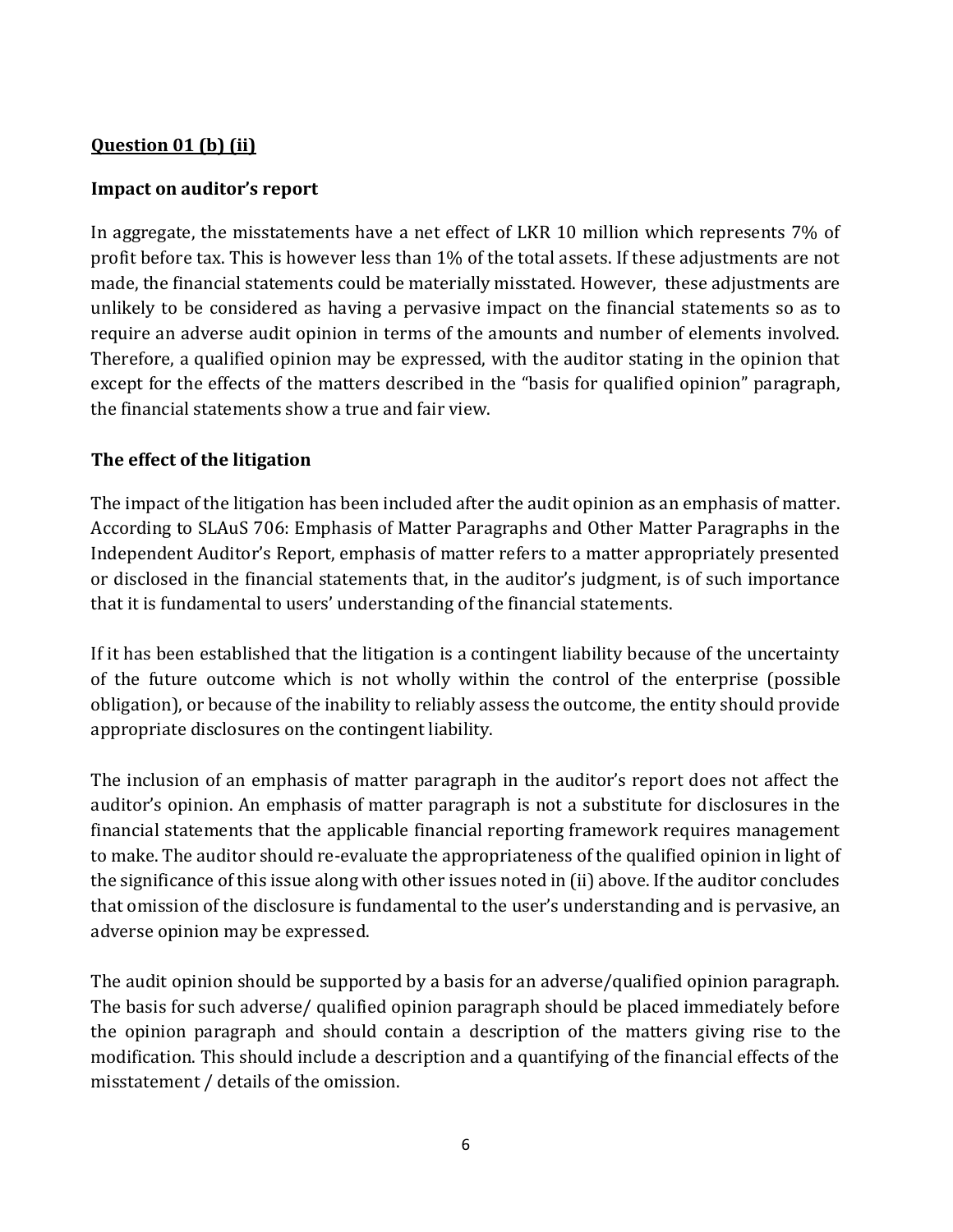## **Question 2**

#### **Basis for allocation of marks**

- **a) Risk based internal audit (10 marks)**
- 1 mark for referring to applicability of IIA performance standards.
- 2 marks for explaining the engagement objectives in relation to the case.
- 2 marks for explaining the scope in relation to the case.
- 5 marks for case-specific planning considerations.
- **b) Business plan (7 marks)**
- 1 mark for clarifying that the auditor cannot certify information so as to provide an absolute assurance.
- 6 marks divided equally for explanation of suitable engagements on prospective financial information and un-audited financial information.

## **c) Key audit matters (8 marks)**

- 2 marks for explaining the meaning of key audit matters and the judgement involved.
- 2 marks for identifying any of the 3 considerations in determining key audit matters.

## **(a)**

#### **Learning outcomes**

2.7.1 Advise the approach to managing an internal audit engagement in a given scenario relating to the main business process of an entity

The Institute of Internal Auditors' (IIA's) International Standards for the Professional Practice of Internal Auditing (Standards) is essential in meeting the responsibilities of internal auditors and the internal audit activity. IIA performance standards provide high level guidance on planning and performing an internal audit. The section below explains the main considerations in relation to the risk based procurement audit in light of the requirements of IIA performance standards.

#### **Engagement planning**

Internal auditors must develop and document a plan for each engagement, including the **engagement's objectives, scope, timing, and resource allocations**.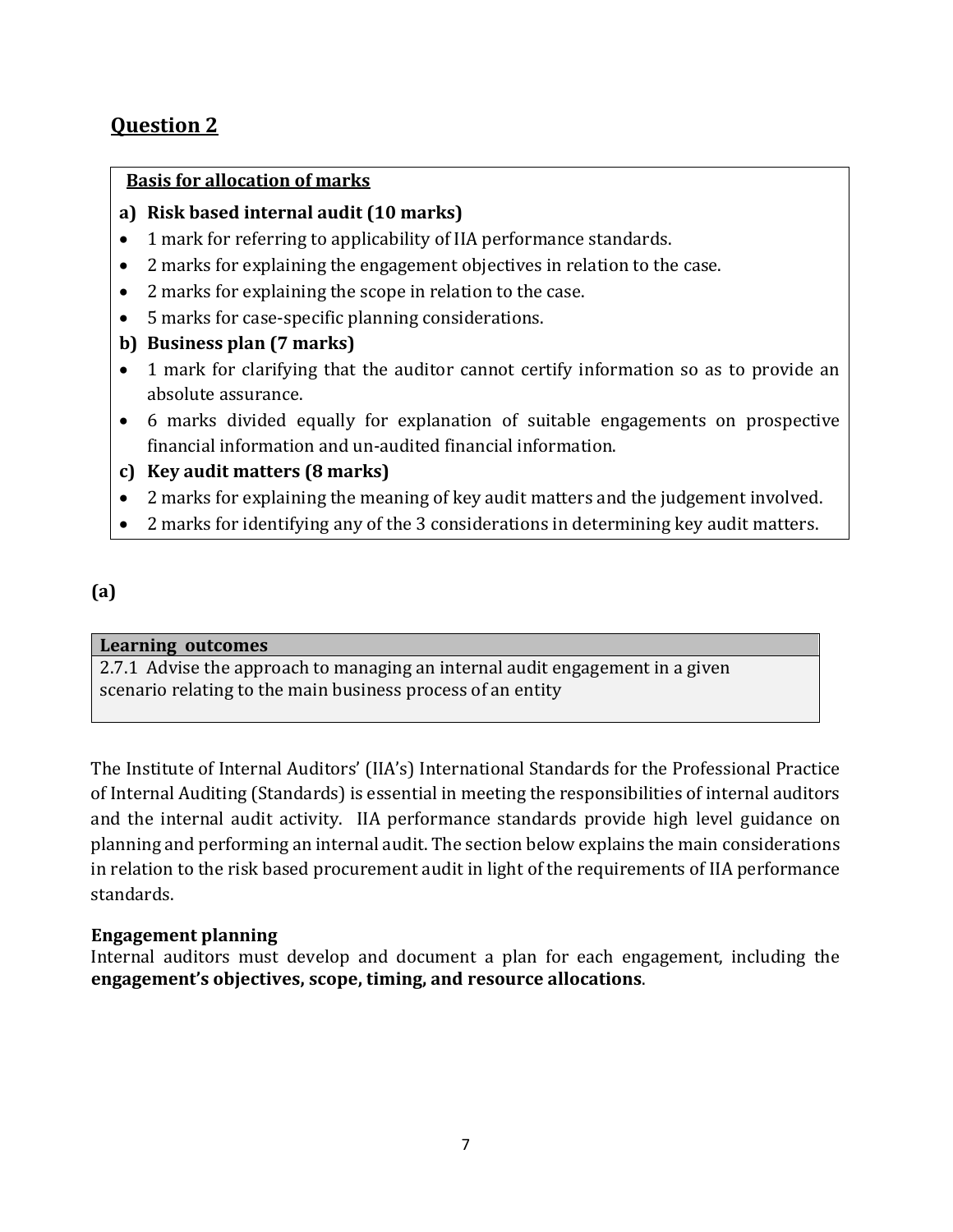## **Engagement objectives**

IIA standards specify that:

- Internal auditors must conduct a preliminary assessment of the risks relevant to the activity under review. Engagement objectives must reflect the results of this assessment.
- Internal auditors must consider the probability of significant errors, fraud, noncompliance, and other exposures when developing the engagement objectives.
- Adequate criteria are needed to evaluate governance, risk management, and controls.

It appears that the main objective of the risk based internal audit on procurement is to evaluate the effectiveness of internal controls in achieving related business objectives over procurement. The entity's procurement policies and established control procedures could be used as criteria to evaluate governance, risk management, and controls in relation to the procurement process.

A detailed review of the management's risk assessment and mitigation plans will be a starting point for the preliminary assessment of the risks.

#### **Engagement scope**

IIA standards specify that the the established scope must be sufficient to achieve the objectives of the engagement. The scope of the engagement must include consideration of relevant systems, records, personnel, and physical properties, including those under the control of third parties.

In the procurement process IT general controls and application controls play an important role in achieving management controls. Therefore, the internal auditor should be equipped with IT experts to conduct testing on IT controls and extracting relevant data for the detailed analysis.

#### **Key planning considerations in accordance with IIA performance standards on engagement and their applicability are discussed below**

- The significant risks to the activity, its objectives, resources, and operations and the means by which the potential impact of risk is kept to an acceptable level.
- The objectives of the activity being reviewed and the means by which the activity controls its performance.
- The adequacy and effectiveness of the activity's governance, risk management, and control processes compared to a relevant framework or model; and
- The opportunities for making significant improvements to the activity's governance, risk management, and control processes.

## **Applying planning consideration**

- Given the made-to-order business model, procurement decisions are order specific and may be complex. The main risks highlighted are the risk of excessive purchases and misappropriation of stocks.
- Discussion should be held with key management personnel making procurement decisions, to understand high level business objectives, risk and risk mitigation strategies.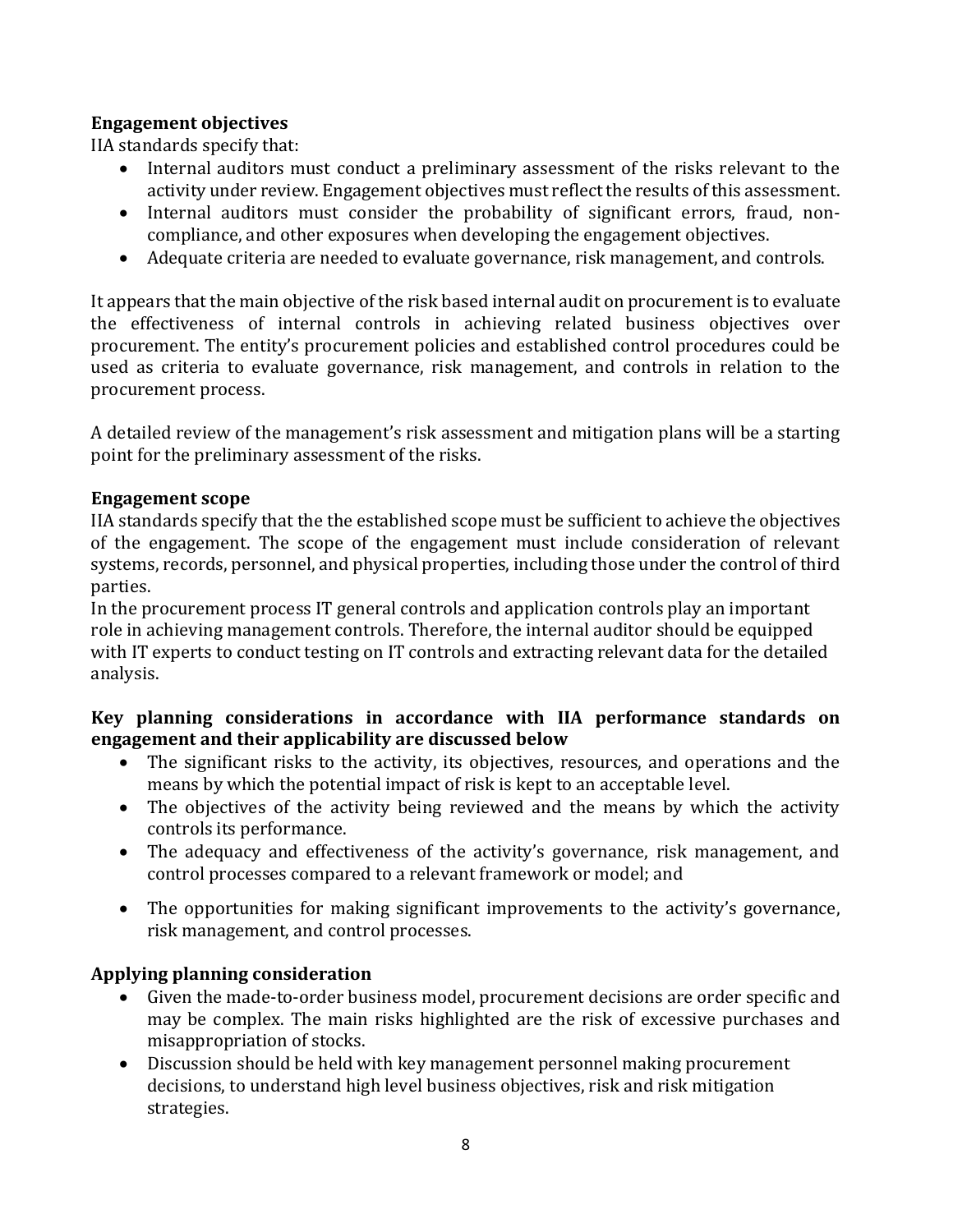- Walk-through procedures could be used to document the full transaction and decision flow at each sub-process to identify risk and related controls at each process.
- Adequacy and effectiveness of risk management and control processes could be evaluated in light of the Company's policies, control procedures and industry best practices.
- Significant improvements can be included in the internal auditor's report to the audit committee.

## **(b)**

| <b>Learning outcomes</b>                                                               |  |  |
|----------------------------------------------------------------------------------------|--|--|
| 5.1.2 Advise on suitable engagements in a given scenario, considering the requirements |  |  |
| of intended users and the assurance framework, including following areas:              |  |  |
| - Special purpose audits                                                               |  |  |
| - Assurance engagements                                                                |  |  |
| - Review of financial statements                                                       |  |  |
| - Related services                                                                     |  |  |

The Firm may not be able to certify the accuracy of information included in the business plan. This is because certification implies an absolute level assurance which is not practically attainable.

| <b>Subject matter</b>                                       | <b>Engagements</b>                                                      |
|-------------------------------------------------------------|-------------------------------------------------------------------------|
| Forecasted profit<br>and cash flow for<br>the next 3 years. | This could be undertaken as a separate engagement using SLSAE 3400:     |
|                                                             | The examination of prospective financial information. This includes     |
|                                                             | forecasted profit and cash flow derived on the basis of management      |
|                                                             | assumptions. Given the future oriented and speculative nature of        |
|                                                             | information, the auditor may not be able to provide a reasonable        |
|                                                             | assurance; however, limited assurance could be provided.                |
| Un-audited                                                  | There may not be adequate time to perform a full scope audit on un-     |
| financial                                                   | audited financial information. Therefore, a review engagement could be  |
| information for the                                         | undertaken in terms of Sri Lanka Standard on Review Engagements to      |
| last 6 months                                               | provide a limited assurance on the un-audited financial statements.     |
|                                                             | Alternatively, if the bank requires a reasonable assurance on a single  |
|                                                             | financial statement or on specific elements, SLAuS 805 could be used to |
|                                                             | conduct a special purpose audit.                                        |

# **Suitable engagements on the financial information included in the business plan.**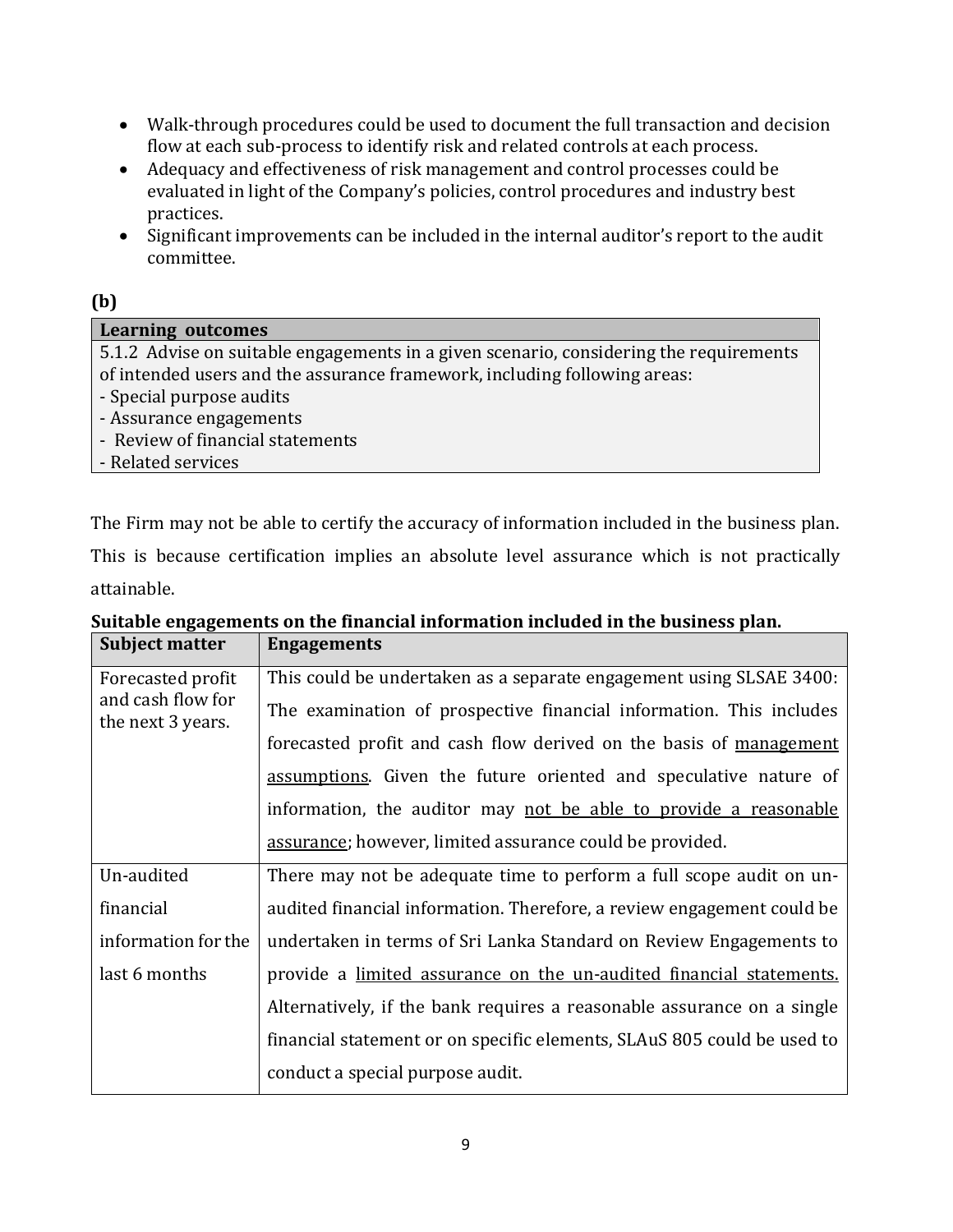## **Learning outcomes** 5.1.3 Advise on the impact of current topics relevant in performing an assurance engagement.

Key Audit Matters or "KAM" are those matters that, in the auditor's professional judgment, were of most significance in the audit of the financial statements of the current period. KAM should be specific to the entity and the audit that was performed in order to provide relevant information to users. Therefore, ISA 701 includes a judgment-based decision-making framework to help auditors determine which matters are KAM. This decision-making framework was developed to focus auditors on areas about which users have expressed the most interest.

As an initial step in determining KAM, ISA 701 requires the auditor to determine, from the matters that were communicated with TCWG, those matters that required significant auditor attention.

ISA 701 provides robust guidance to support the decision-making framework in determining the relative significance of a matter communicated with TCwG and whether such a matter is a KAM, noting the following considerations, among others, may be relevant:

- The nature and extent of communication with TCwG about the matter, because the auditor may have had more in-depth, frequent or robust interactions with TCwG on more difficult and complex matters.
- The importance of the matter to intended users' understanding of the financial statements as a whole; in particular, its materiality to the financial statements.
- The nature of the underlying accounting policy relating to the matter or the complexity or subjectivity involved in management's selection of an appropriate accounting policy compared to other entities within its industry.
- The nature and materiality, quantitatively or qualitatively, of corrected and accumulated uncorrected misstatements due to fraud or error related to the matter, if any.
- The nature and extent of audit effort needed to address the matter, including the extent of specialized skill or knowledge needed to apply audit procedures to address the matter or evaluate the results of those procedures, if any, and the nature of consultations outside the engagement team regarding the matter.
- The nature and severity of difficulties in applying audit procedures, evaluating the results of those procedures, and obtaining relevant and reliable evidence on which to base the auditor's opinion, in particular as the auditor's judgments become more subjective.
- The severity of any control deficiencies identified relevant to the matter.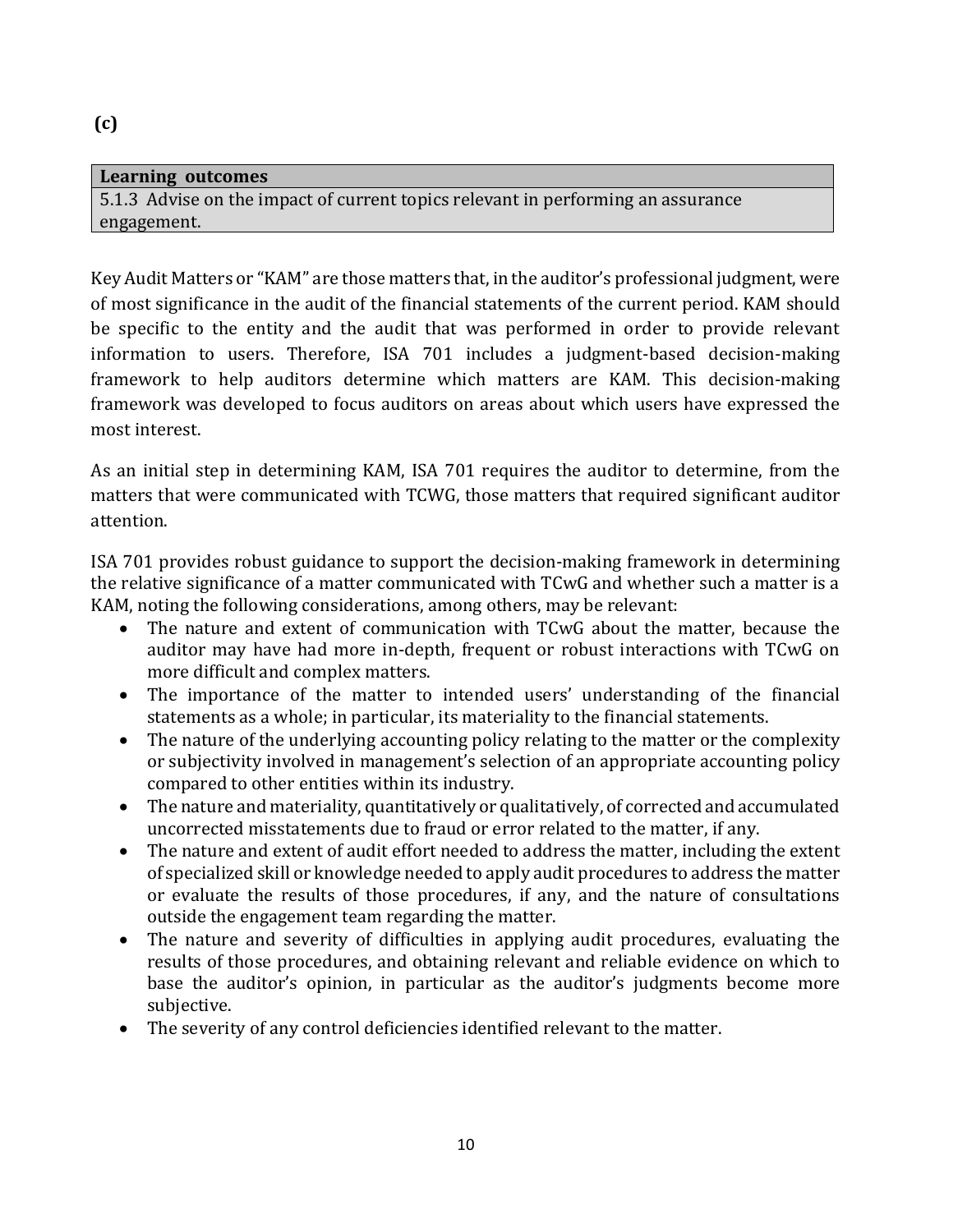## **Section 2**

## **Question 3**

## **(a)**

| Learning outcomes                                                                       |
|-----------------------------------------------------------------------------------------|
| 1.2.1 Advise the effectiveness of a board, in the perspective of governance, including: |
|                                                                                         |
| - Unitary and two-tier board structures                                                 |
| - Division of powers (CEO and chairman)                                                 |
| - Board composition                                                                     |
| - Types of directors                                                                    |
| - Role of independent non-executive directors                                           |
| - Financial acumen                                                                      |
| - Responsibilities of the board                                                         |
| 1.3.1 Evaluate an audit committee charter including the key aspects of an audit         |
| committee, such as:                                                                     |
|                                                                                         |
| - Role of "the audit committee"                                                         |
| - Membership and meetings                                                               |
| - Financial and management information reporting                                        |
| - Internal controls                                                                     |
| - Internal audits and external audits                                                   |
| - Conflict of interest                                                                  |
|                                                                                         |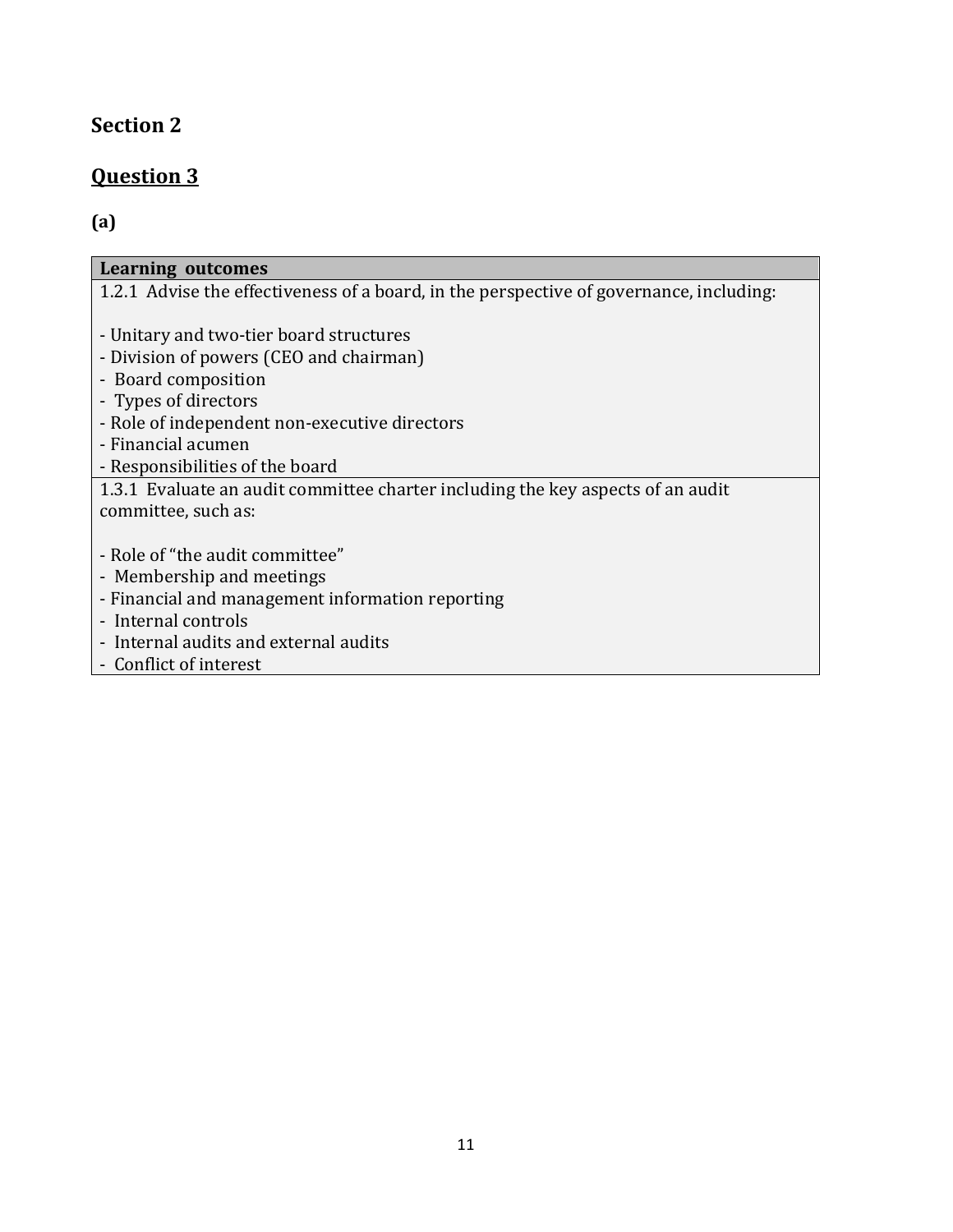## **Basis for allocation of marks**

**(i)**

## *Each point carries 3 marks (3\*4), equally divided for the explanation of the governance issues and for the proposals.*

## **1. Balance of power and authority**

Mr. Marasinghe appears to play a dominant role in running the business and in making significant board decisions of the Company. In the event the Chairman and CEO are the same person, the board should appoint one of the independent non-executive directors to be the "Senior Independent Director" (SID). The senior independent director should make himself available for confidential discussions with other directors who may have concerns which they believe have not been properly considered by the board as a whole and which pertain to significant issues that are detrimental to the Company. Further, this risk of dominance of the board could be counterbalanced by having an appropriate board balance as explained below.

## **2. Board balance and independence of non-executive directors**

The number and calibre of non-executive director should be adequate for their views to carry significant weight in the board's decisions. This does not seem to be the case for MCLP as the board is dominated by the CEO/ Chairman and other executive directors. If Mr. Marasinghe continues to be the chairman, non-executive directors should comprise a majority of the board. In MCLP, the two non-executive directors cannot be seen as independent in terms of the corporate governance code:

 Mr. Gamlath is a family member of Mr. Marasinghe and has been employed by a subsidiary as the CEO; and

This may require appointment of additional members to the board who are independent of management and free of any business or other relationship that could materially interfere with the exercise of their unfettered and independent judgment. Two or one third of non-executive directors appointed to the board of directors, whichever is higher, should be 'independent'.

## **3. Remuneration committee**

At MCLP, remuneration of the board is determined by a committee comprising all board members. This may result in lack of transparency and bias in determining the remuneration package for executive directors.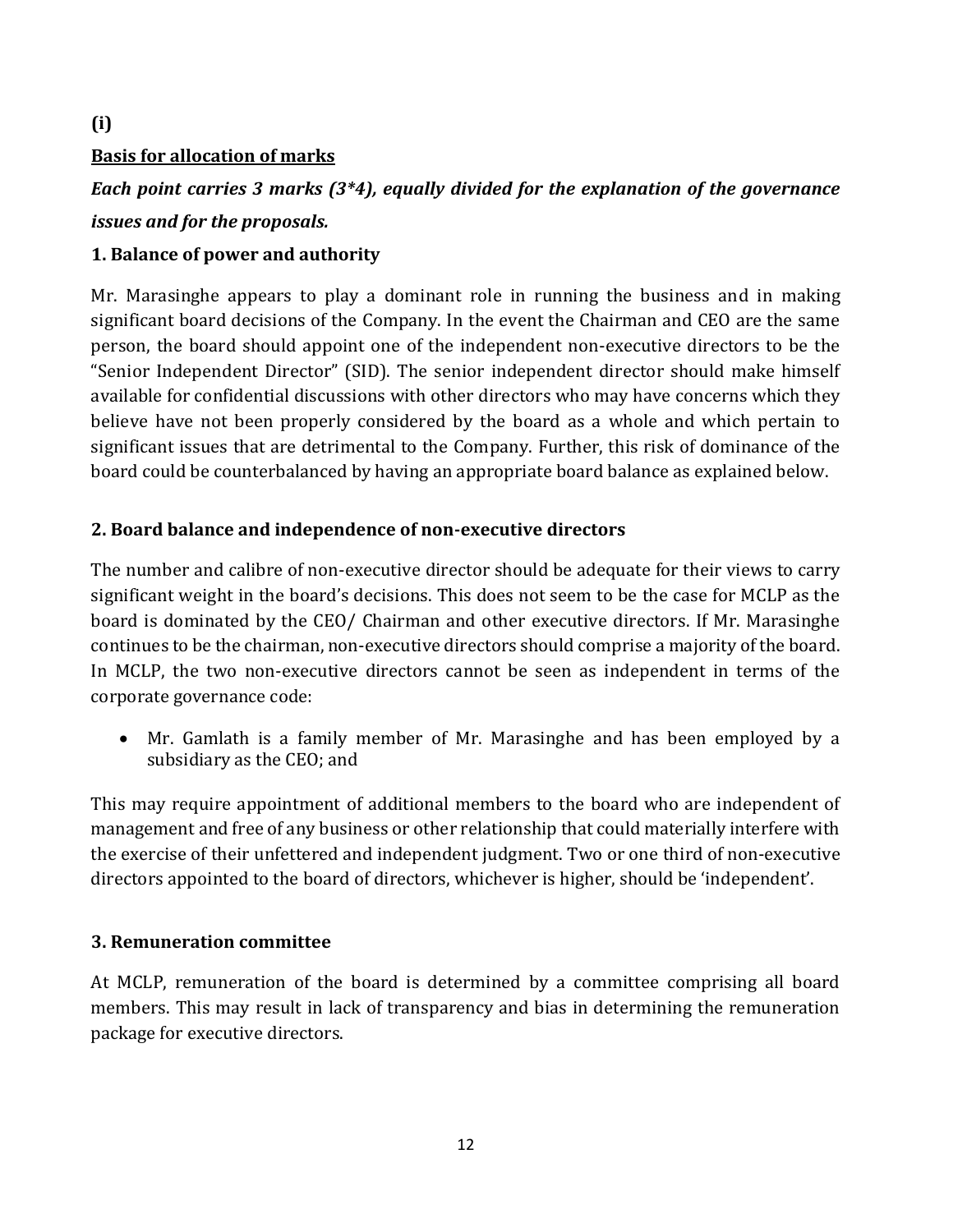MCLP should set up **remuneration committees of independent non-executive directors** to make recommendations to the board. Remuneration committees should consist **exclusively of non-executive directors who are independent of management** and free from any business or other relationship which could materially interfere with the exercise of their independent judgment. Remuneration committees should have a chairman who should be appointed by the board.

## **4. Audit committee**

The mandate of MCLP's audit committee has been restricted to the discussion of internal audit reports and KPIs and has not addressed other key areas of an audit committee's responsibilities identified in the code on audit committee best practices.

According to the code on best practices for audit committees, the main role of an audit committee should be to **oversee the financial reporting system** of the company, with a view to safeguarding the interests of the shareholders and all other stakeholders.

## **Other areas recommended in the code on audit committee best practices**

- Management of business risk and management of internal controls,
- Reporting conflicts of interest,
- Compliance with laws and company polices,
- Assessing independence of external auditors and monitoring external audit function.

## **Alternative answers**

## **Internal audit**

The internal audit function at MCLP is not independent as the audit reports are first discussed with Mr. Marasinghe who has the power to exert pressure over the findings included in audit reports. Further, it is not appropriate to bring the internal audit function under the oversight responsibility of the CFO who has a vested interest in the subject matter of internal auditors.

The head of internal controls should report directly to the audit committee.

## **Nomination committee**

As a listed company, MCLP does not have a formal and transparent procedure for the appointment of new directors to the board and there may be bias in selecting appropriate members to the board.

A nomination committee should be established to make recommendations to the board on all new board appointments. The majority of the membership of the committee should be non-executive directors together with the chief executive.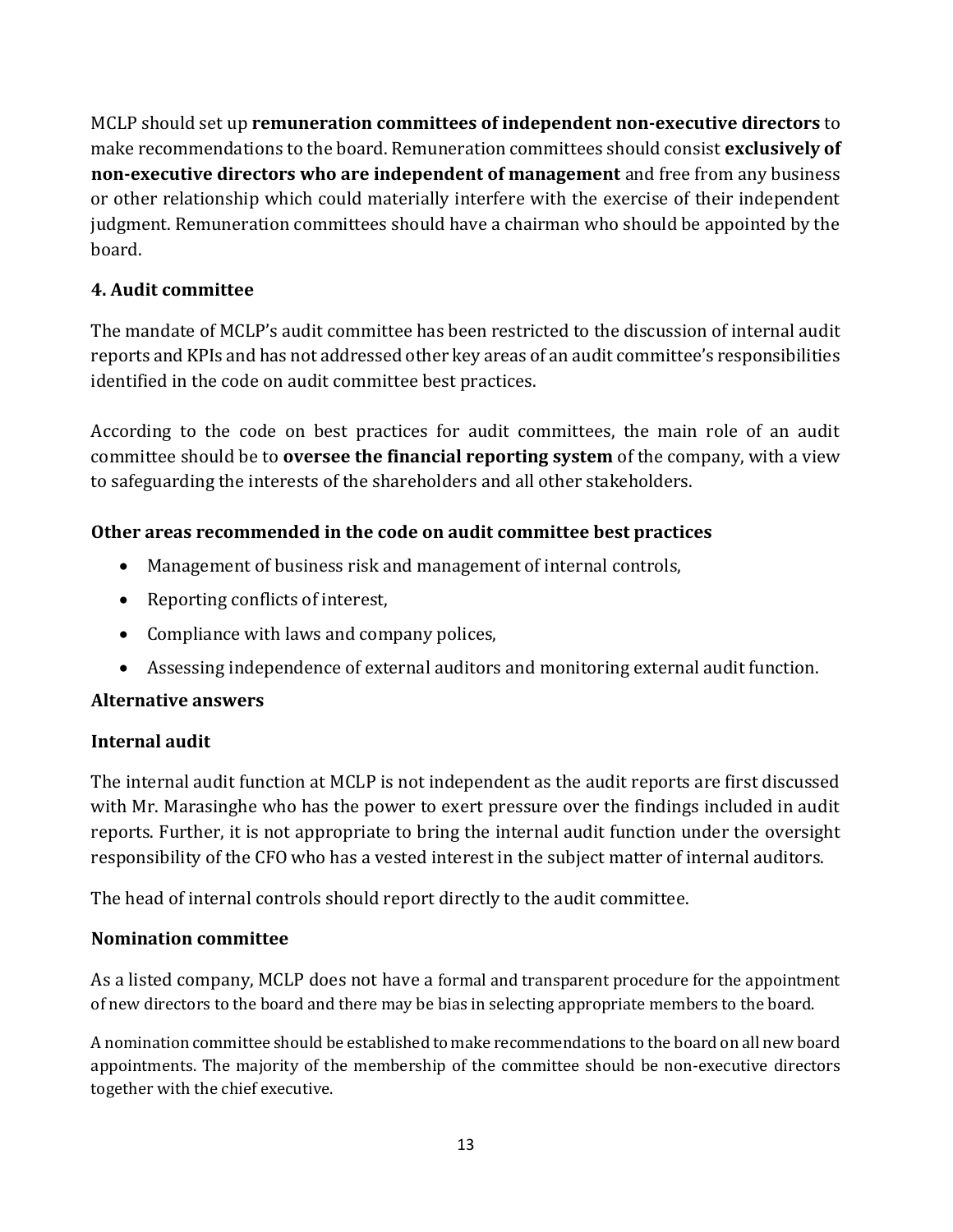#### **(ii)**

#### **Learning outcomes**

1.4.2 Evaluate the ethical behavior in a given scenario.

## **Criticise the ethical behaviour of Amal Fernando**

The investigation report of the Central Environmental Authority on contaminated water caused by the Company's operation should be viewed as a source of uncertainty affecting the operation of the plant and may result in penalties and other sanctions being imposed by the regulator. This may require **disclosure in the financial statements and the sustainability report**.  **(1 mark)**

## **Integrity**

Amal's behavior in not disclosing the event clearly violates the fundamental principles of integrity. As a professional with integrity, Amal should have the highest levels of probity in all personal and professional dealings. According to the code of ethics, professionals should be straightforward and honest in all relationships, and never take part in anything that might undermine, or appear to undermine, the trust which society has placed in them. Amal is exposed to a conflict of interest situation where the request made by Mr. Marashinge is contradictory to his duty to uphold fundamental ethical principles and to act in the public interest.

## **(2 marks)**

#### **Inducement to objectivity**

Without following the ethical guidelines on conflict resolution given in the code of ethics, Amal has acted on self-interest by accepting inducements to comply with Mr. Marashinge's request.

A significant increase in bonus made him disproportionately concerned with hiding information which is fundamental to stakeholders of the Company and this helped to cloud his judgment and reduced his objectivity as a professional. Amal should not have allowed bias, conflicts of interest or undue influence to cloud his judgment on professional decisions.

## **(2 marks)**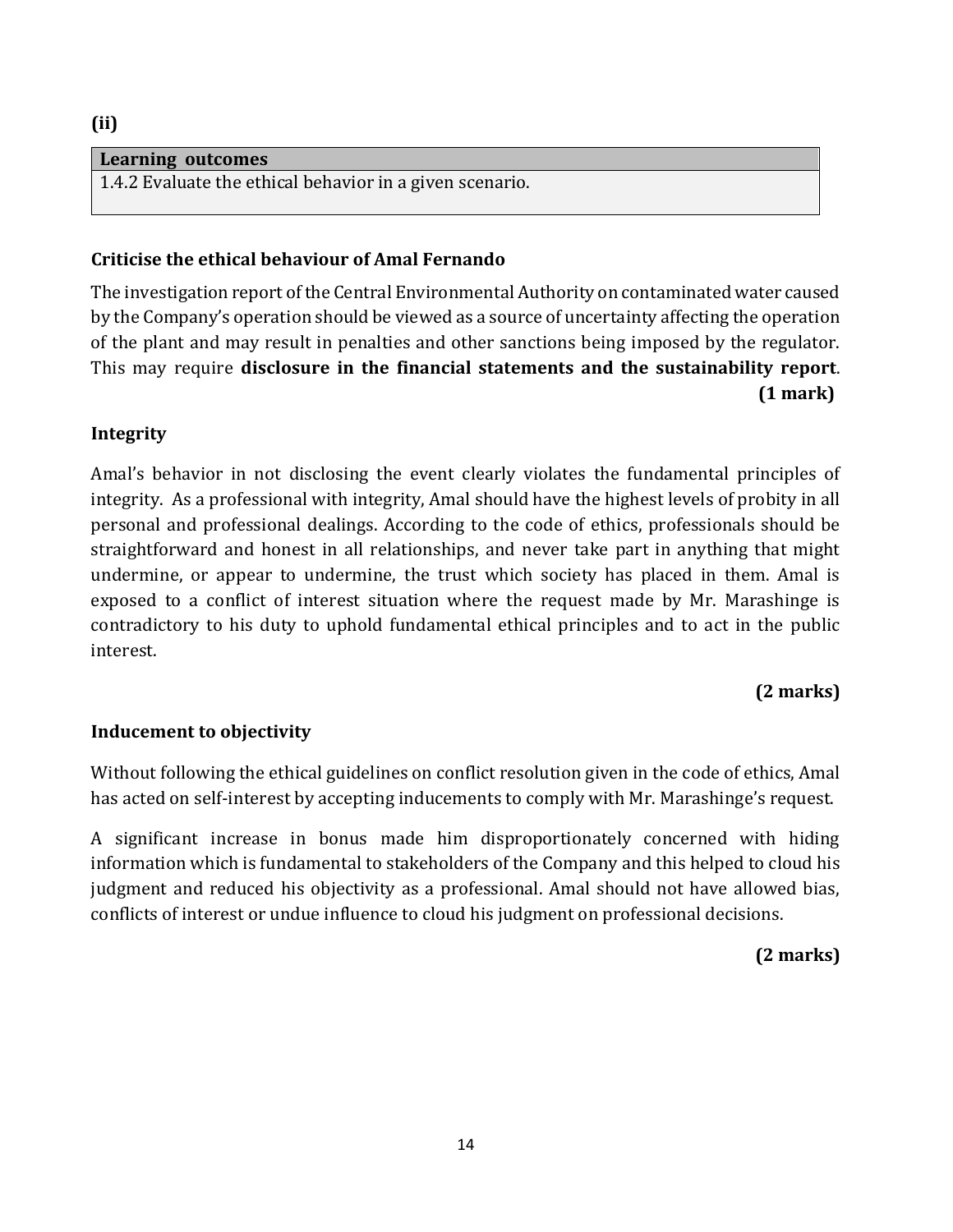#### **i. Change in risk appetite**

#### **Learning outcomes**

2.1.3 Demonstrate the key concepts in enterprise risk management including risk appetite, risk analysis, risk mitigation and risk monitoring

#### **Basis for allocation of marks**

**1 mark for explaining high risk-taking behavior in general.**

**3 marks for explaining specific strategic decisions reflecting a high risk-taking behavior.**

With the aggressive management style of Mr. Marasinghe, MCLP appears to be to be more riskseeking than risk-averse.

The following strategic decisions/changes could be considered to be high risk and would have contributed to increase the risk appetite of the group.

- Acquiring the controlling interest of Modern Ceramic Limited (MCL) and transferring current orders without adequate assessment of MCL's ability to meet the quality standards of the Company.
- Joint venture with Chinese partner without a proper study on potential conflicts (due diligence assignment should have been undertaken).
- Derivative trading including commodity contracts the Company may not have experience in derivative trading and could be exposed to high risk arising from the complexity of such instruments. Further, this is not part of the Company's core business and could change the risk profile of the Company.

**(4 marks)**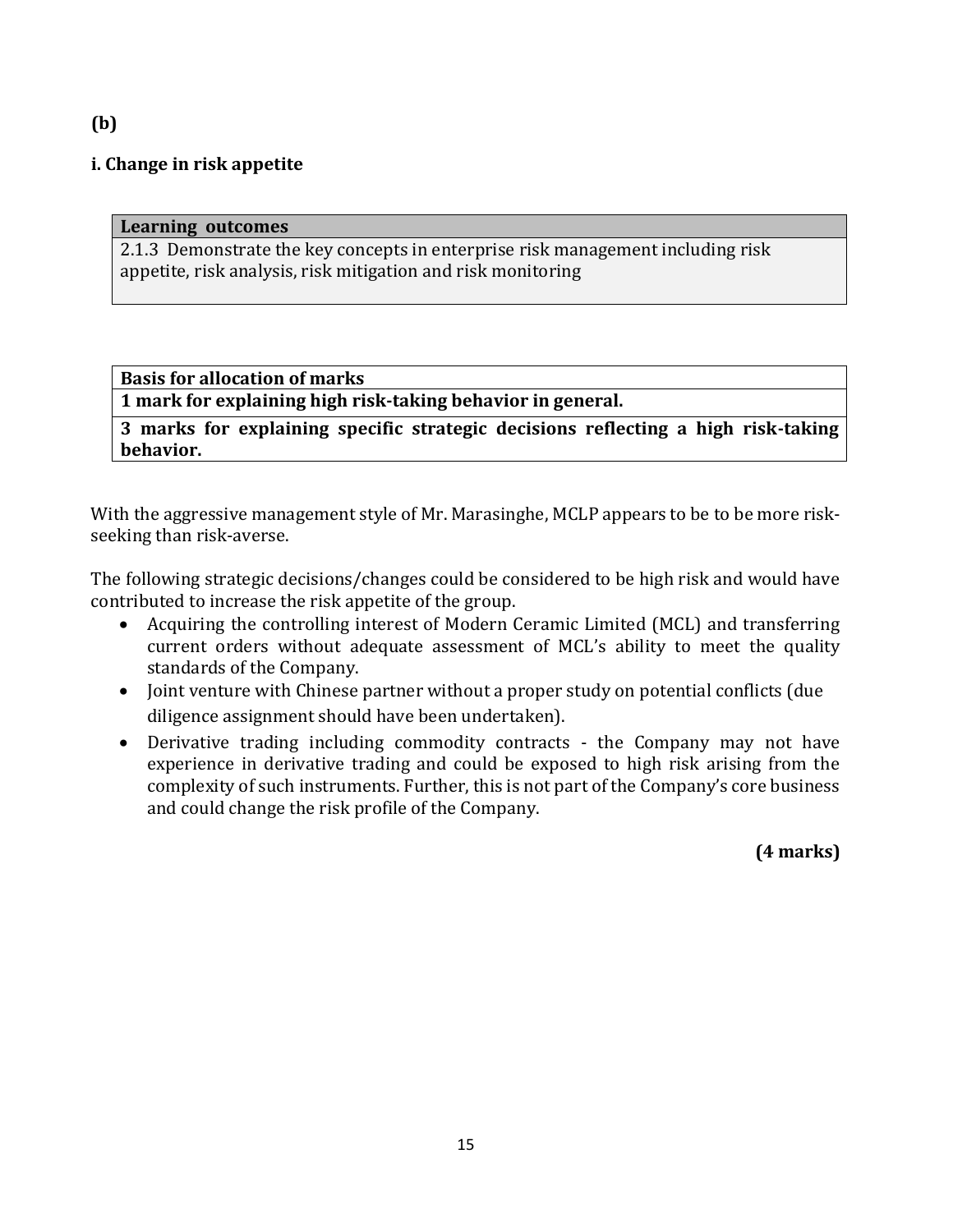## **ii) Appropriate structure for implementation of ERM**

#### **Learning outcomes**

2.2.1 Demonstrate the roles and responsibilities relating to enterprise risk management including the role of chief risk officer.

#### **Basis for allocation of marks**

**2 marks for explaining the lapses in the current structure.**

 **3 marks for the discussion of an appropriate structure for assigning roles and responsibilities, including the roles of CEO and management, board and audit committee.**

#### **Main lapse in current structure**

Implementation of Enterprise Risk Management (ERM) at MCLP is vested with a committee comprising the CFO, head of internal audit and head of marketing. Furthermore, a risk assessment had been carried out based on the knowledge of the committee members Such a committee, which is not integrated to the business, may not take a holistic view of the risk and may not be aware of the risk appetite of the board, strategic decisions, and uncertainties arising from the internal and external environments which affect the business.

## **Role of CEO and management**

Under the leadership of the CEO, the senior management team should identify the risks associated with high level business objectives and strategies. Periodic meetings between the CEO and senior management team enable the review of risk status and risk mitigation plans. For emerging risk, strategy implementation which indicates potential misalignment with risk appetite, the CEO will take necessary actions to re-establish alignment or discuss with the board.

MCLP should assess in light of the size and complexity of the business and breadth of the scope of the function, whether it should establish a centralized coordinating point to facilitate ERM and create the position of "Chief Risk Officer".

## **Role of the board**

By definition, ERM is a process applied in strategy setting to identify potential events that may affect the entity and manage risk to be within its risk appetite. As a part of the internal environment, the board set the tone and provides an oversight with regard to the enterprise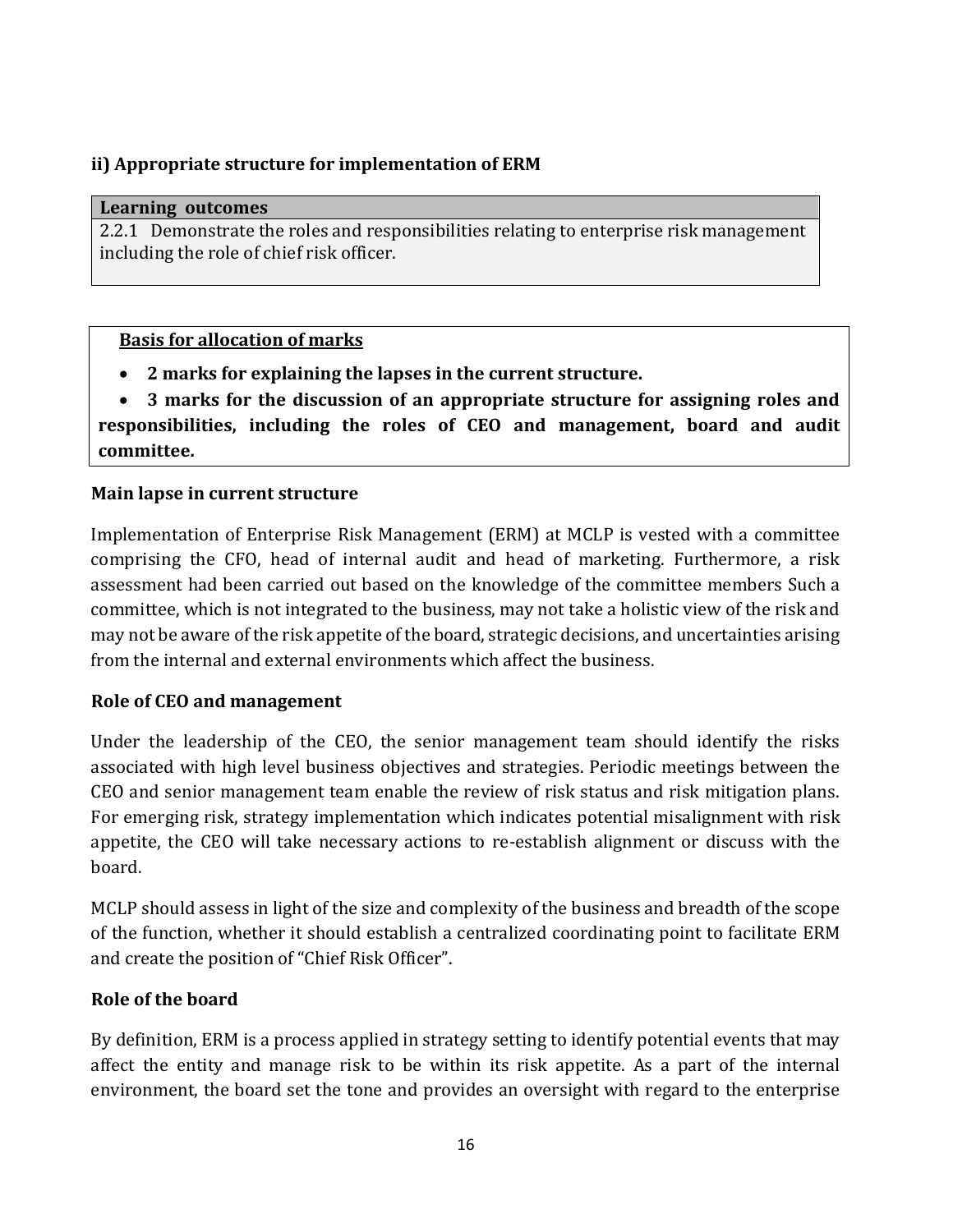risk management process. The board should be involved in formulating risk management policies, establishing risk appetite and the process of risk management. This is because ultimate responsibility for governance lies with the board of directors.

Board committees consisting of independent non-executive directors could be established to focus attention on various elements of ERM. E.g. risk management committee to drive the process and audit Committee to monitor the effectiveness of the risk management process with the involvement of internal audit.

#### **Audit Committee**

The main role of the audit committee is to ensure the effectiveness of risk management framework and the processes including the risk mitigation plans. The audit committee may review periodic risk reports and may act as an independent monitoring mechanism. Most of these works could be accomplished through internal audit function.

## *Risk management roles and responsibilities (illustration purpose only)*

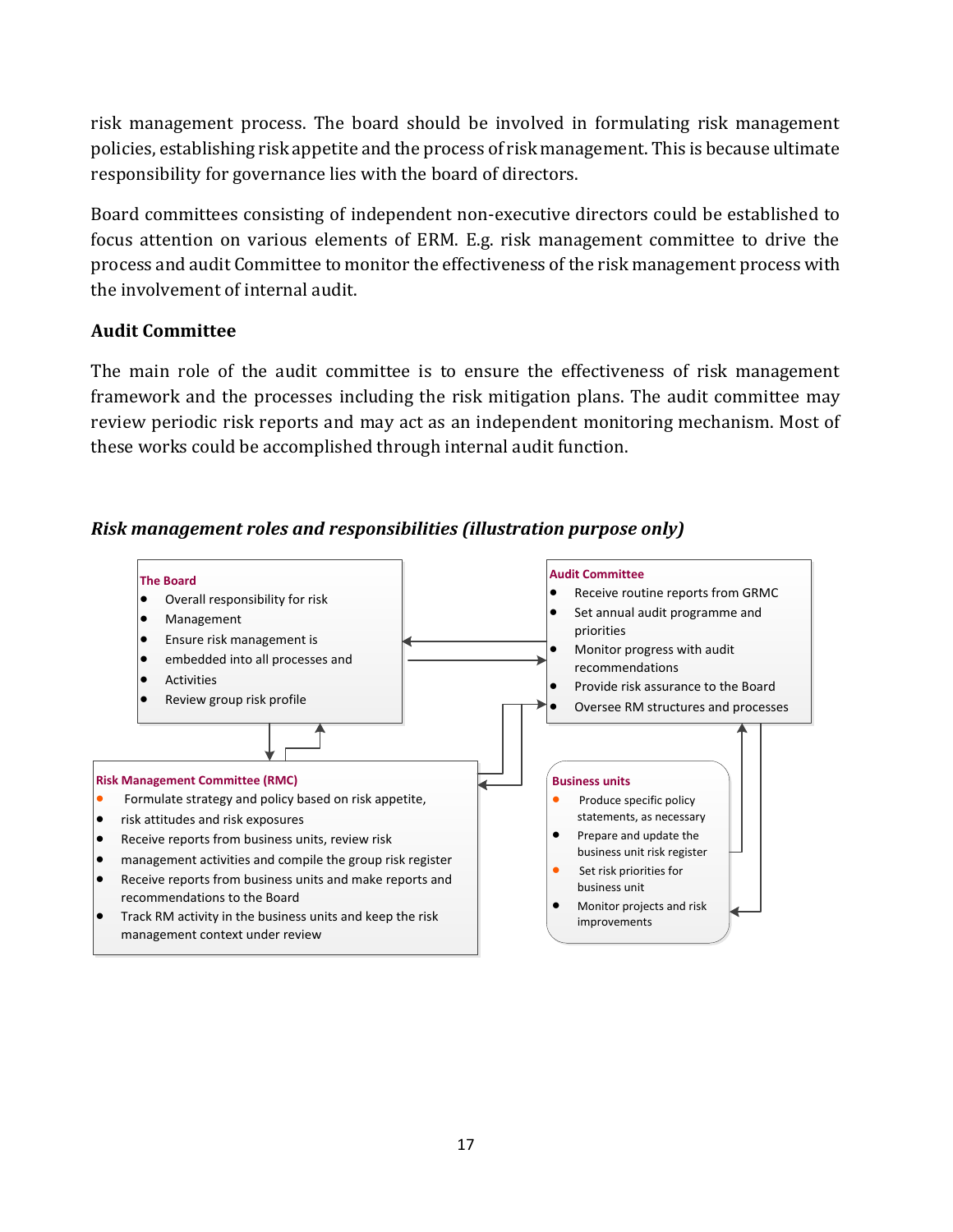**iii) Appropriateness of risk identification and risk evaluation documented in MCLP's risk grid including the adequacy of coverage and appropriateness of risk score.**

#### **Learning outcomes**

2.4.1 Evaluate, in a given scenario, the risk arising from internal and external environment in terms of likelihood, consequence and other risk criteria

#### **Basis for allocation of marks**

- **1/1/2 marks for explaining the risk not included in the risk grid (½ for identifying four risks and 1 mark for the explanation). ( 6 marks)**
- **1 mark for explaining 3 risks which are within the risk appetite with a lower score and could be shifted upwards with a higher score.**

#### **Risk not included in the risk grid**

Due to the flaws in the structure of risk management and its lack of integration with other functions of the organization, MCLP has not been able to identify risk events arising from its strategic initiatives to achieve its objectives. In a robust risk management system, management should take a proactive approach to identify potential risk.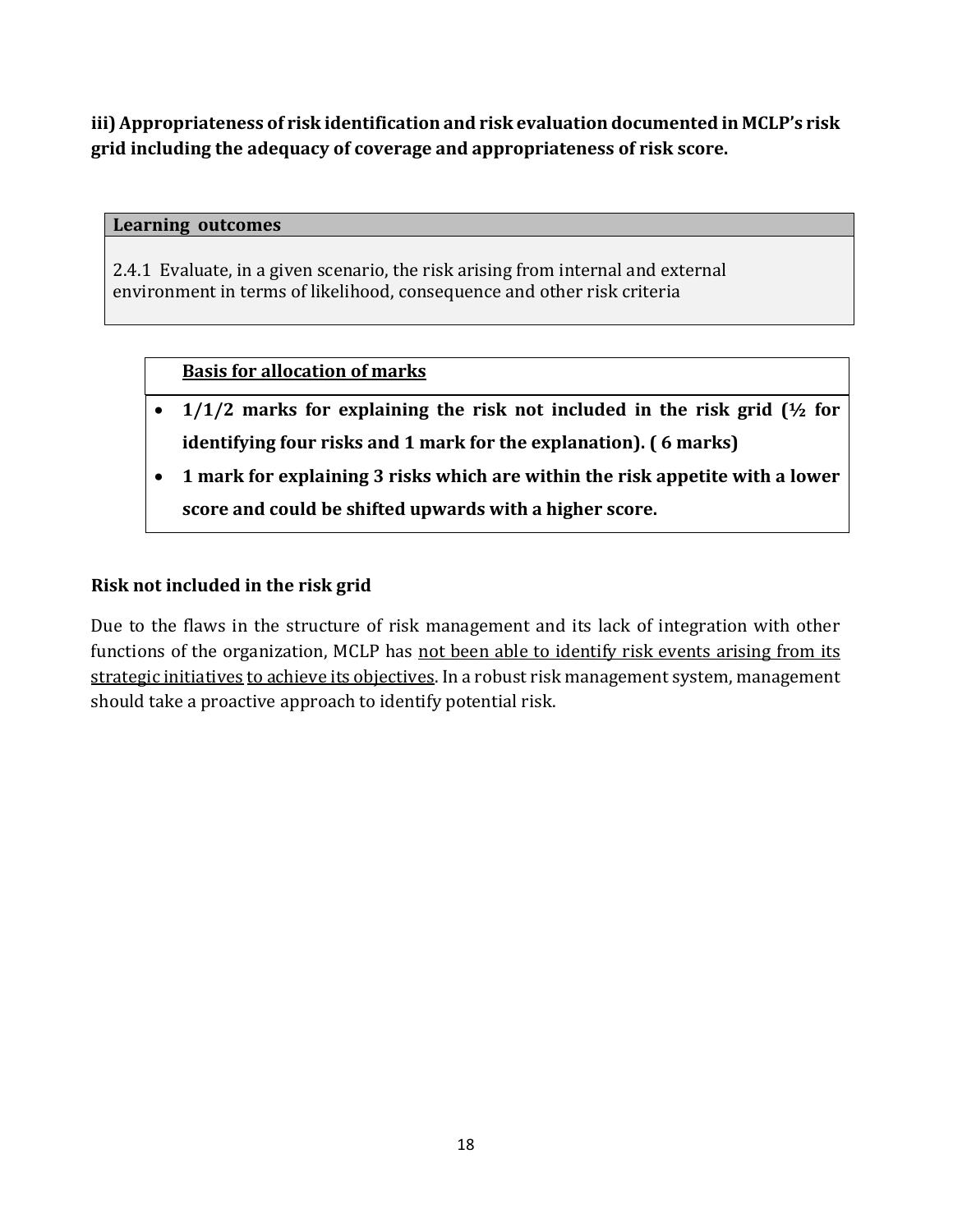The table below shows the risk events which relate to the Company's strategic initiatives which had not been identified in the risk grid.

| <b>Strategic Initiative</b>          | <b>Risk events</b>                                                                                                            |
|--------------------------------------|-------------------------------------------------------------------------------------------------------------------------------|
| Review the contracts<br>with dealers | Increased sales returns, cost of warranty and inappropriate rebates<br>arising from flexible terms and conditions introduced. |
|                                      | There may be incentive pressure for regional managers to manipulate<br>sales.                                                 |
| Producing customized                 | This is a new business model which could give rise to a set of new                                                            |
| tiles by investing in                | business risks such as inadequate demand, increase in stock write-off,                                                        |
| digital<br>ceramic                   | product returns, etc.                                                                                                         |
| printing technology                  |                                                                                                                               |
| Joint venture with a                 | The Chinese company fails to enforce terms and conditions of the joint                                                        |
| Chinese company                      | venture agreement; potential conflict of interest.                                                                            |
| Mining raw materials                 | Inability to comply with regulatory requirements applicable for<br>mining.                                                    |
| Use of derivatives                   | With commodity trading, derivatives have been used beyond the                                                                 |
|                                      | hedging of the Company's interest rate and currency risk exposure.                                                            |
|                                      |                                                                                                                               |
|                                      | Excessive losses from inappropriate use of derivatives without a                                                              |
|                                      | proper control framework.                                                                                                     |

*(Any of the points listed below are acceptable; alternative answers could be considered).*

## **Risk which should move beyond risk appetite with a higher risk score**

## **Note: Answer does not take into account the impact of risk mitigation plans on the risk assessment.**

## **1 mark for each valid comment**

- Compliance violation has also been marked as a low risk but the Company has failed to implement adequate risk mitigation plans to address environmental regulations. Further, it seems to have violated the law applicable for mining. These suggest that inability to comply with the law is a likely risk and should move beyond the risk appetite.
- Given the plan to sub-contract orders and the partnership with the Chinese supplier, the Company should have expected quality issues and taken preventive measures. This has also been rated low.
- Supply chain issues have resulted in losing customer orders. This is a likely risk with a relatively higher impact and could move beyond the risk appetite

 **(9 marks)**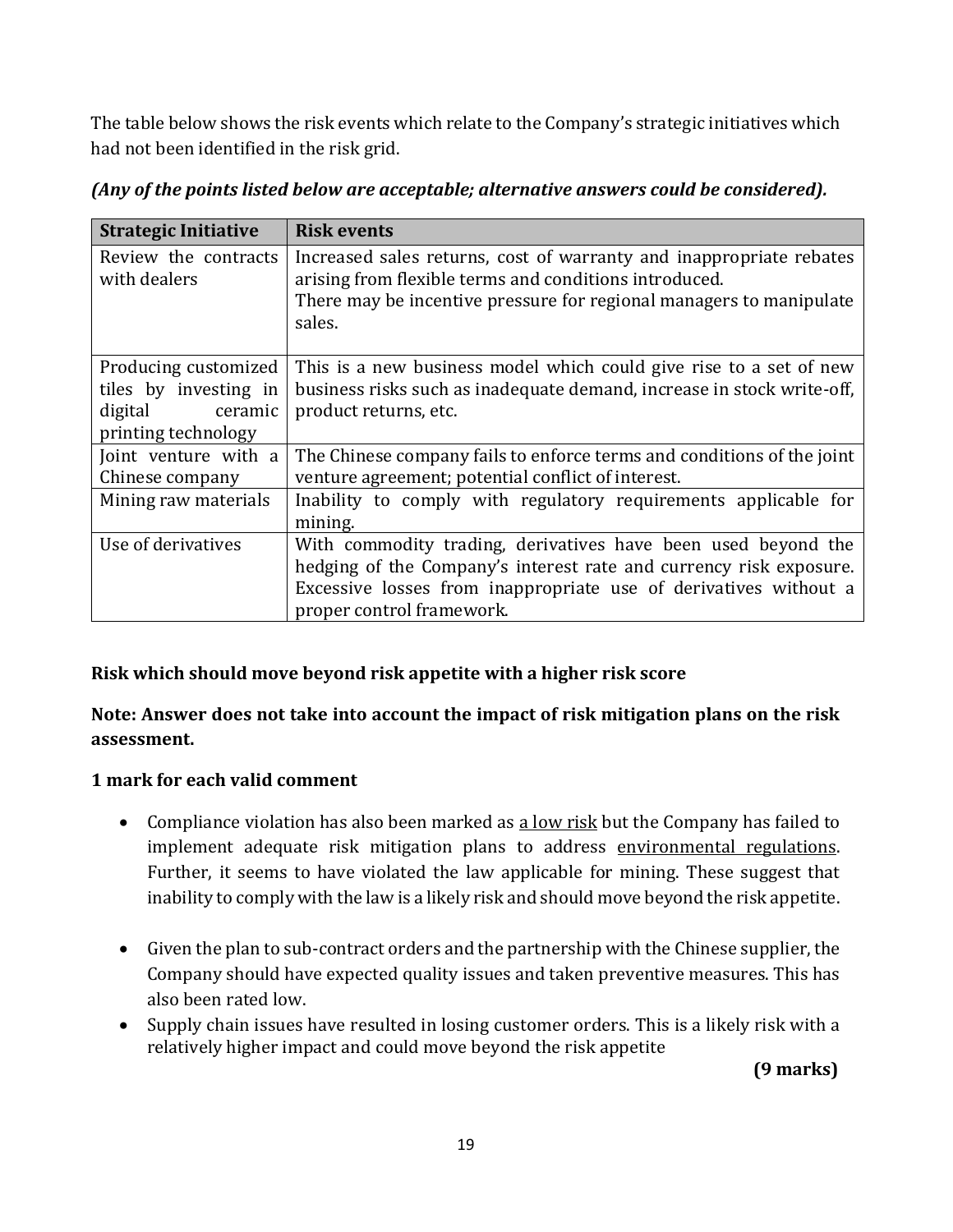#### **Learning outcomes**

3.2.1 Evaluate financial information and non-financial information relating to economic, industry and business matters to identify risk of material misstatements, including the financial statements of a group and an SME.

## **1. Revenue recognition**

Despite the pressure from competition, the Company has increased revenue by 24%. Remuneration of regional sales managers is related to revenue targets set in the budget. According to SLAuS 240: Auditor's responsibilities relating to fraud in an audit of financial statements, this is an indicator where the management could inappropriately overstate revenue to increase their incentive payments. **(1 ½ marks)**

Revenue recognition in the current period is subject to differing interpretations with the review of dealer's contracts. The risk is further evident by the significant increase in the volume of sales returns after the year end. These non-standard clauses have brought added complexity to revenue recognition and there is a risk of overstatement of revenue e.g. premature revenue recognition, recognition of higher sales during the period and the subsequent reversal of such sales. **(1 ½ marks)**

## **2. Recognition of intangible assets**

According to LKAS 38, expenditure on research (or on the research phase of an internal project) shall be recognised as an expense when it is incurred. It shows that the digital ceramic printing project is still at the research stage and has not met all the criteria required to be identified as an internally developed intangible asset which is at the development stage. **(1 ½ marks)**

The Company is yet to establish the technical feasibility of the project as the initial trial had failed to meet the identical customer specifications and required quality standards. Furthermore, the entity's ability to generate probable future income economic benefit from this project is affected by the competitor's initiative to launch a similar product. **(1 ½ marks)**

## **(c)**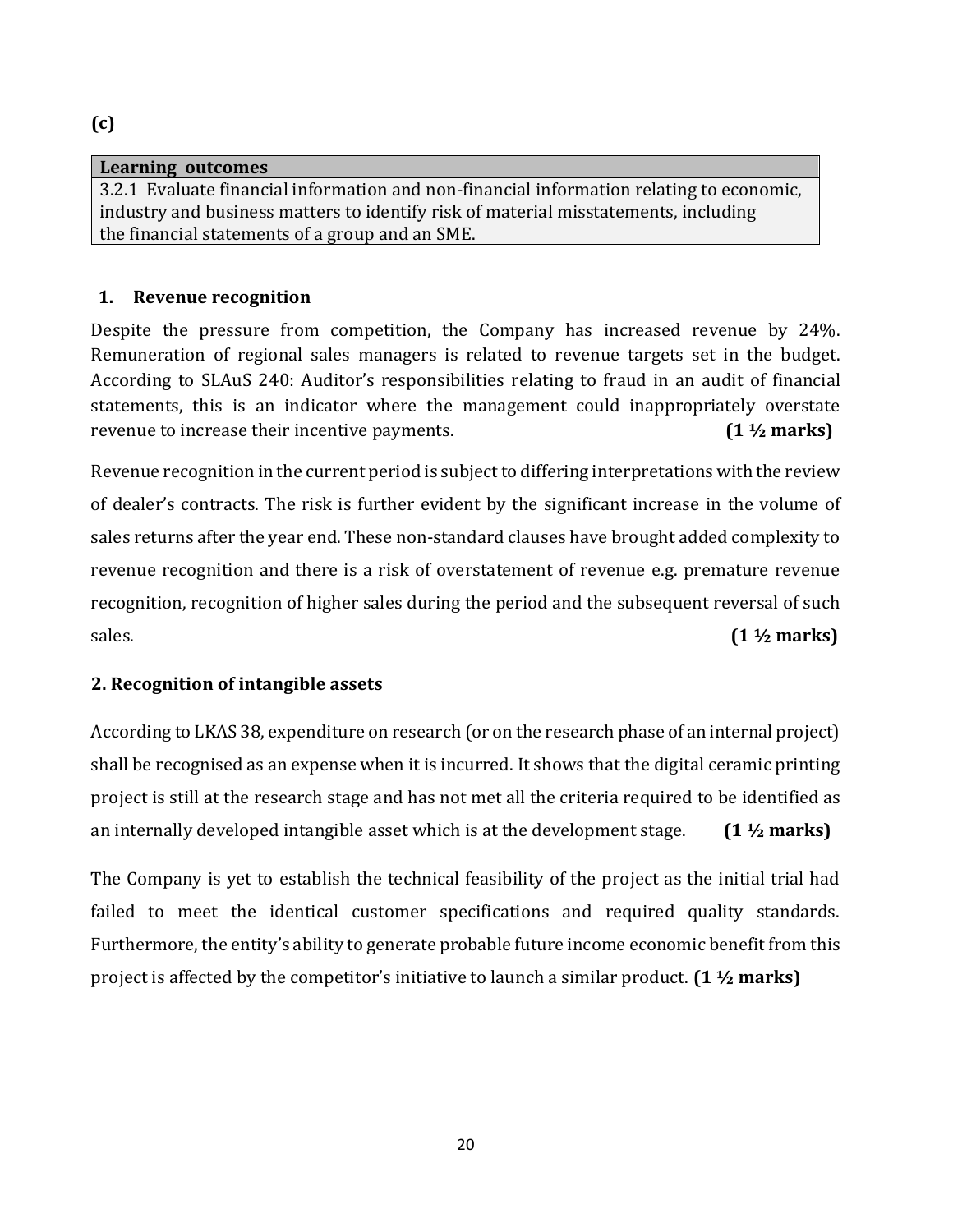## **3. Inappropriate recognition of long-term investments**

According to SLFRS 10, an investor controls an investee when it is exposed, or has rights, to variable returns from its involvement with the investee and has the ability to affect those returns through its power over the investee. The essential part of the definition is that control can be established by the investor's ability to exercise power so as to affect its return.

## **(1 mark)**

In case of MCL, although the Company has less than 50% shareholding (voting rights), it has the power over relevant activities through the management contacts so as to affect its variable return from MCL. E.g. purchasing, financing and sub-contracting orders at a margin determined by the Company. Therefore, recognizing MCL as an available-for-sale (AFS) financial asset is not appropriate. Further analysis is required to determine whether MCL should be consolidated with MCLP. **(2 marks) (2 marks)** 

## **Other valid points**

- **(a) Measurement uncertainty associated with fair valuation of** non-quoted and nontrading investments. Determination of fair value of unquoted investments involve subjective judgements and use of unobservable data.
- **(b)**SLFRS 12 requires an entity to disclose information that enables users of its financial statements to evaluate:
	- the nature of, and risks associated with, its interests in other entities; and
	- the effects of those interests on its financial position, financial performance and cash flows.

## **4. Inappropriate treatment of joint venture in the consolidated financial statements**

MCLP has used proportionate consolidation in accounting for Bath Specialist Limited. According to SLFRS11: Joint arrangements, a joint arrangement is an arrangement in which:

- the parties are bound by a contractual arrangement; and
- the contractual arrangement gives two or more of those parties joint control of the arrangement.

It is mentioned that the two parties have joint control over the net assets of the Company**.** 

 **(1 mark)**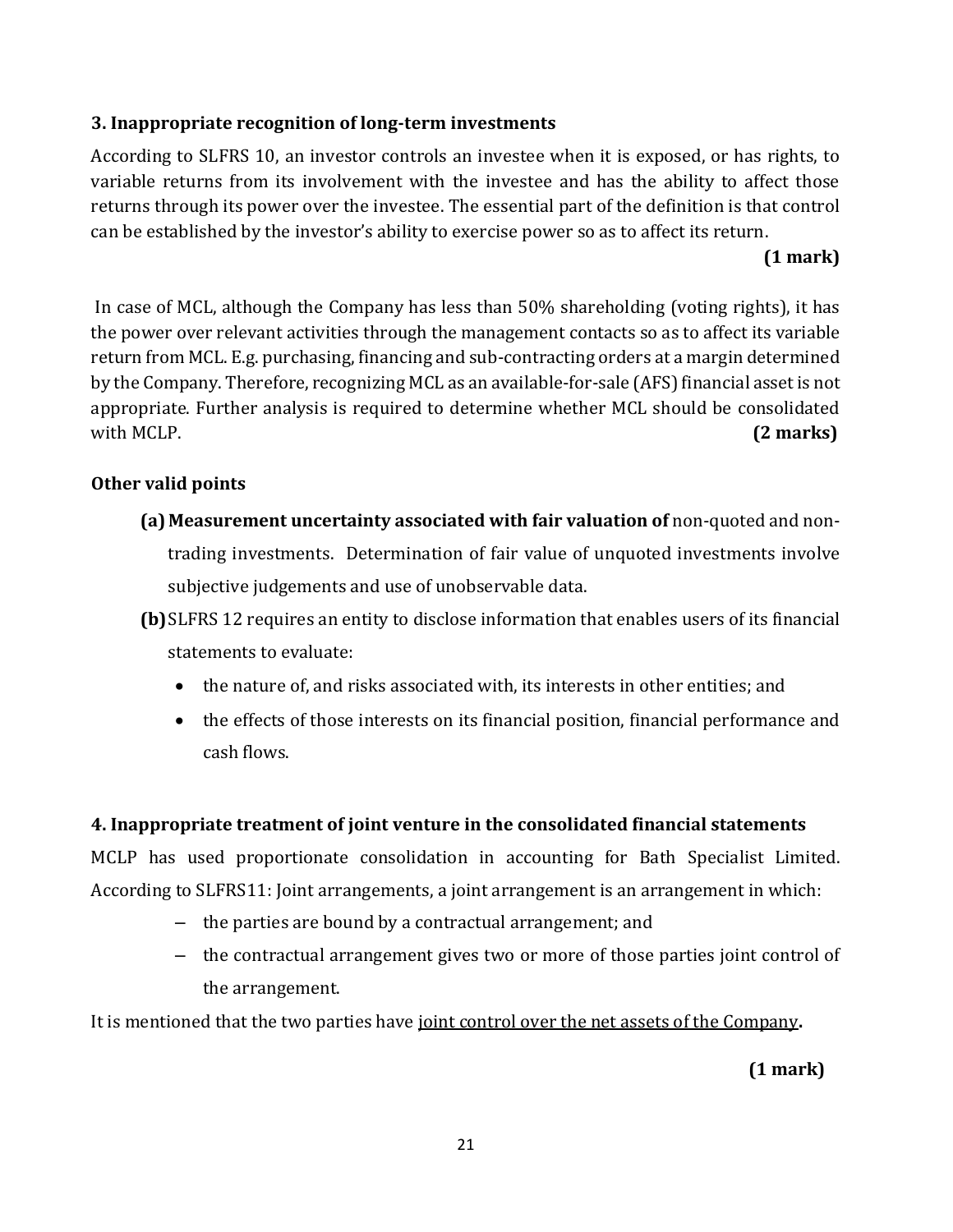According to SLFRS 11, such parties having rights to the net assets of the arrangement are parties to a **JOINT VENTURE** and **a** party to a joint venture should account for the investment in the arrangement using the equity method. Therefore, use of proportionate consolidation is not appropriate and this may have a pervasive impact on the financial statements.

## (**2marks)**

#### **Other valid points**

SLFRS 12 requires an entity to disclose significant judgements and assumptions made by the entity in determining:

(i) that it has joint control; and (ii) if structured through a separate vehicle, whether the arrangement is a joint operation or a joint venture

#### **5. Inappropriate accounting policy on derivatives**

MCLP has accounted for all derivatives in OCI; this contradicts with LKAS 39: Financial instruments recognition and measurement. According to LKAS 39, all derivatives should be valued at fair value and any gain or loss should be directly recognized in profit and loss. Gain or loss on derivatives could be accounted in OCI only if the company has designated

derivatives as a hedging instrument in an effective hedging relationship, which is unlikely to be the case for MCLP. Hence, the loss on derivatives should be accounted in profit and loss.

#### **(2 marks)**

## **Commodity contracts (1 mark)**

Whether commodity contracts are within the scope of LKAS 39 depends on the intention of the company. If the contracts had not been entered for the purpose of physical receipts of a commodity (executor contracts) such as jet fuel, copper, etc., the contracts could meet the definition of derivatives and should be accounted for accordingly.